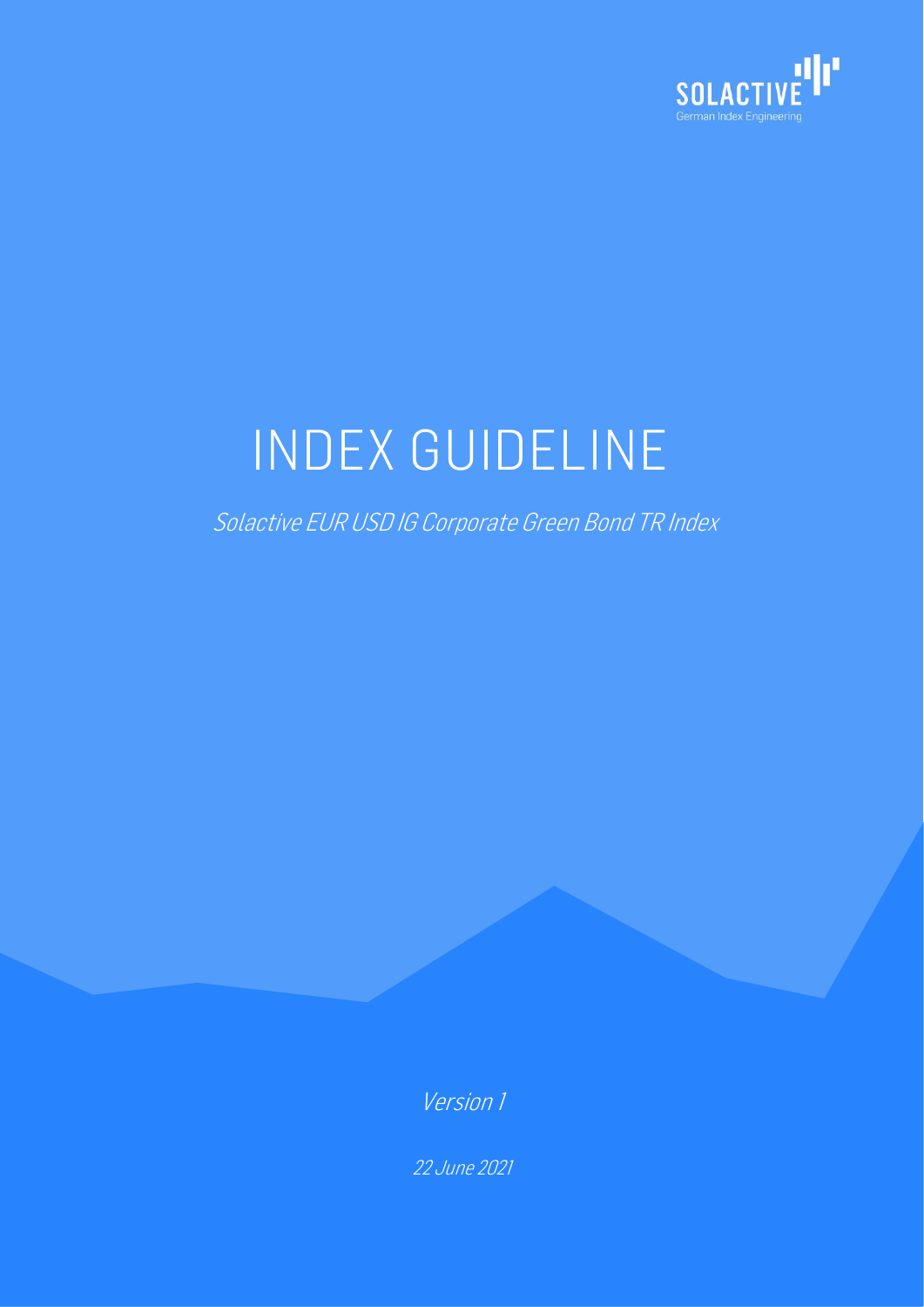### TABLE OF CONTENTS

|                  | $\int_0^{\pi} \frac{1}{2} \int_0^{\pi} \frac{1}{2} \int_0^{\pi} \frac{1}{2} \int_0^{\pi} \frac{1}{2} \int_0^{\pi} \frac{1}{2} \int_0^{\pi} \frac{1}{2} \int_0^{\pi} \frac{1}{2} \int_0^{\pi} \frac{1}{2} \int_0^{\pi} \frac{1}{2} \int_0^{\pi} \frac{1}{2} \int_0^{\pi} \frac{1}{2} \int_0^{\pi} \frac{1}{2} \int_0^{\pi} \frac{1}{2} \int_0^{\pi} \frac{1}{2} \int_0^{\pi} \frac$ |  |  |  |  |  |
|------------------|------------------------------------------------------------------------------------------------------------------------------------------------------------------------------------------------------------------------------------------------------------------------------------------------------------------------------------------------------------------------------------|--|--|--|--|--|
| 1.               |                                                                                                                                                                                                                                                                                                                                                                                    |  |  |  |  |  |
|                  | 1.1.                                                                                                                                                                                                                                                                                                                                                                               |  |  |  |  |  |
|                  | 1.2.                                                                                                                                                                                                                                                                                                                                                                               |  |  |  |  |  |
|                  | 1.3.                                                                                                                                                                                                                                                                                                                                                                               |  |  |  |  |  |
|                  | 1.4.                                                                                                                                                                                                                                                                                                                                                                               |  |  |  |  |  |
|                  | 1.5.                                                                                                                                                                                                                                                                                                                                                                               |  |  |  |  |  |
|                  | 1.6.                                                                                                                                                                                                                                                                                                                                                                               |  |  |  |  |  |
| 2.               |                                                                                                                                                                                                                                                                                                                                                                                    |  |  |  |  |  |
|                  | 2.1.                                                                                                                                                                                                                                                                                                                                                                               |  |  |  |  |  |
|                  | 2.2.                                                                                                                                                                                                                                                                                                                                                                               |  |  |  |  |  |
| 3.               |                                                                                                                                                                                                                                                                                                                                                                                    |  |  |  |  |  |
|                  | 3.1.                                                                                                                                                                                                                                                                                                                                                                               |  |  |  |  |  |
|                  | 3.2.                                                                                                                                                                                                                                                                                                                                                                               |  |  |  |  |  |
| $\overline{4}$ . |                                                                                                                                                                                                                                                                                                                                                                                    |  |  |  |  |  |
|                  | 4.1.                                                                                                                                                                                                                                                                                                                                                                               |  |  |  |  |  |
|                  | 4.2.                                                                                                                                                                                                                                                                                                                                                                               |  |  |  |  |  |
|                  | 4.3.                                                                                                                                                                                                                                                                                                                                                                               |  |  |  |  |  |
|                  | 4.4.                                                                                                                                                                                                                                                                                                                                                                               |  |  |  |  |  |
|                  | 4.5.                                                                                                                                                                                                                                                                                                                                                                               |  |  |  |  |  |
|                  | 4.6.                                                                                                                                                                                                                                                                                                                                                                               |  |  |  |  |  |
| 5.               |                                                                                                                                                                                                                                                                                                                                                                                    |  |  |  |  |  |
|                  | 5.1.                                                                                                                                                                                                                                                                                                                                                                               |  |  |  |  |  |
|                  | 5.2.                                                                                                                                                                                                                                                                                                                                                                               |  |  |  |  |  |
|                  | 5.3.                                                                                                                                                                                                                                                                                                                                                                               |  |  |  |  |  |
|                  | 5.4.                                                                                                                                                                                                                                                                                                                                                                               |  |  |  |  |  |
|                  | 5.5.                                                                                                                                                                                                                                                                                                                                                                               |  |  |  |  |  |
| 6.               |                                                                                                                                                                                                                                                                                                                                                                                    |  |  |  |  |  |
|                  |                                                                                                                                                                                                                                                                                                                                                                                    |  |  |  |  |  |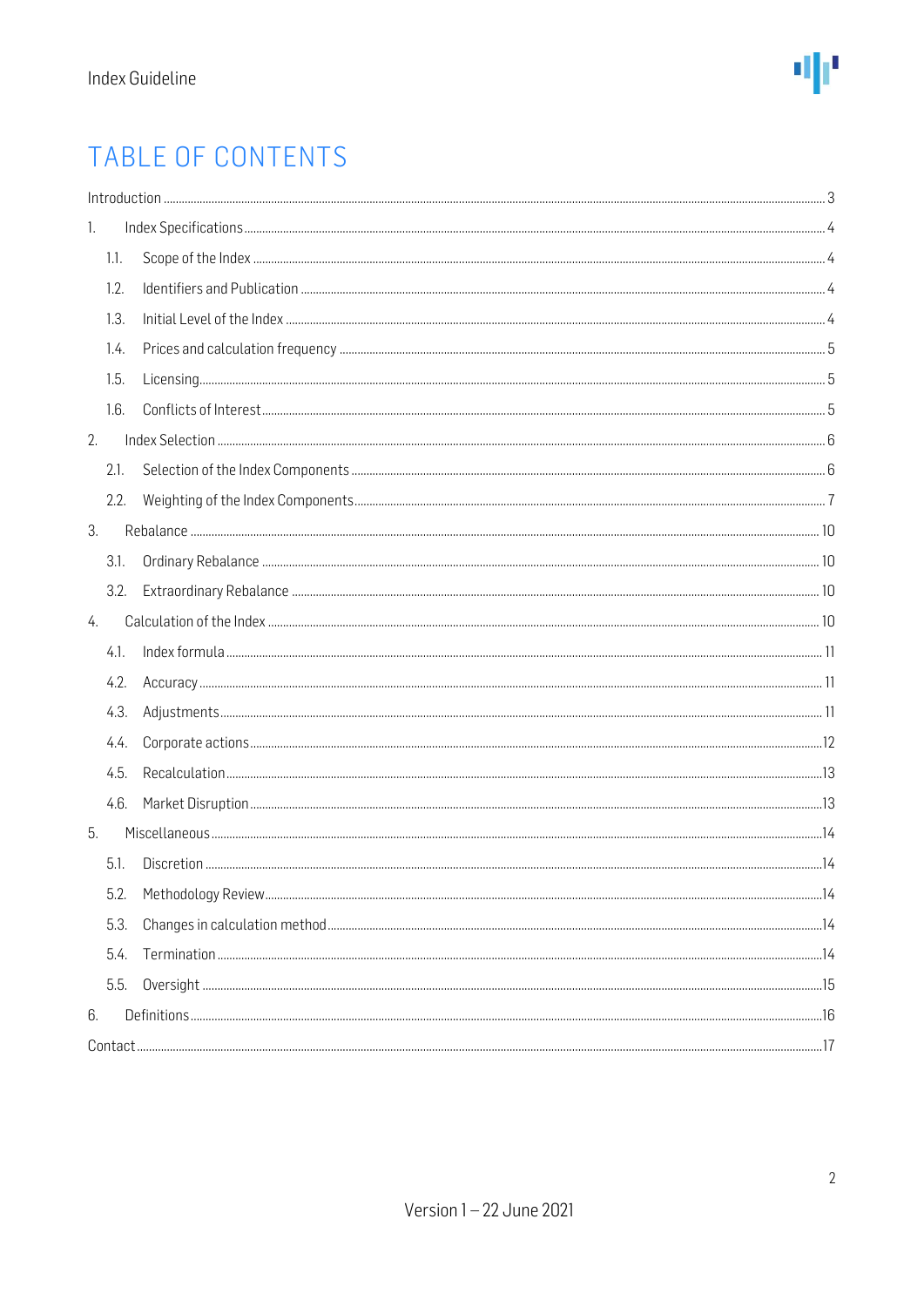### <span id="page-2-0"></span>INTRODUCTION

This document (the "GUIDELINE") is to be used as a guideline with regard to the composition, calculation and maintenance of the Solactive EUR USD IG Corporate Green Bond TR Index (the "Index"). Any amendments to the rules made to the GUIDELINE are approved by the OVERSIGHT COMMITTEE specified in Section 5.5. The INDEX is Solactive calculated, administered and published by Solactive AG ("SOLACTIVE") assuming the role as administrator (the "INDEX ADMINISTRATOR") under the Regulation (EU) 2016/1011 (the "BENCHMARK REGULATION" or "BMR"). The name "Solactive" is trademarked.

#### The text uses defined terms which are formatted with "SMALL CAPS". Such Terms shall have the meaning assigned to them as specified in Section 6 (Definitions).

The GUIDELINE and the policies and methodology documents referenced herein contain the underlying principles and rules regarding the structure and operation of the INDEX. SOLACTIVE does not offer any explicit or tacit guarantee or assurance, neither pertaining to the results from the use of the INDEX nor the level of the INDEX at any certain point in time nor in any other respect. SOLACTIVE strives to the best of its ability to ensure the correctness of the calculation. There is no obligation for SOLACTIVE – irrespective of possible obligations to ISSUERS – to advise third parties, including investors and/or financial intermediaries, of any errors in the INDEX. The publication of the INDEX by SOLACTIVE does not constitute a recommendation for capital investment and does not contain any assurance or opinion of SOLACTIVE regarding a possible investment in a financial instrument based on this INDEX.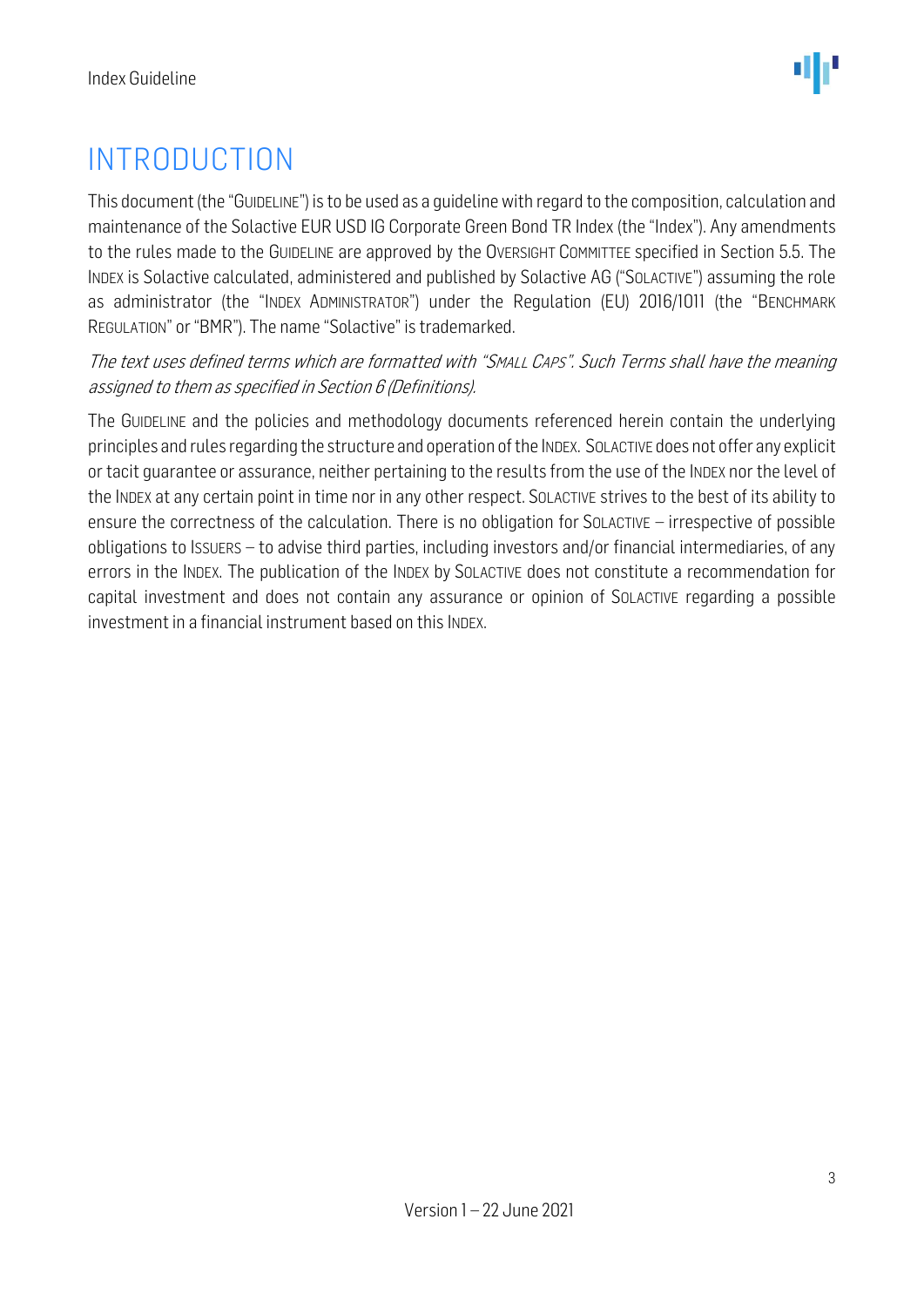### <span id="page-3-0"></span>1. INDEX SPECIFICATIONS

### <span id="page-3-1"></span>1.1. SCOPE OF THE INDEX

- The Solactive EUR USD IG Corporate Green Bond TR Index is a rules-based, market value weighted index engineered to mirror the investment grade green bond market issued by corporate.
- The index is comprised of investment grade rated green bonds denominated in EUR and USD and calculated as a Total Return Index denominated in EUR.
- Issuers are filtered based on data provided by Sustainalytics for the following ESG criteria: Controversial Weapons; Civilian Firearms; Adult Entertainment; Alcohol; Gambling; Genetic Engineering; Stem Cell; Tobacco, Thermal Coal, UN Sanctions and UNGC.

### <span id="page-3-2"></span>1.2. IDENTIFIERS AND PUBLICATION

The INDEX is published under the following identifiers:

| Name                           | <b>ISIN</b>  | Jurrencv   | <b>vpe</b> | <b>RIC</b> | <b>BBG</b> ticker |
|--------------------------------|--------------|------------|------------|------------|-------------------|
| Solactive EUR USD IG Corporate | DE000SL0BSM9 | <b>EUR</b> |            | .SOLCGBIG  | <b>SOLCGBIG</b>   |
| Green Bond TR Index            |              |            |            |            | Index             |

\*TR means that the INDEX is calculated as Total Return index as described in the Bond Index Methodology, which is available on the SOLACTIVE website: <https://www.solactive.com/documents/bond-index-methodology/>

The INDEX is published on the website of the INDEX ADMINISTRATOR (www.solactive.com) and is, in addition, available via the price marketing services of Boerse Stuttgart GmbH and may be distributed to all of its affiliated vendors. Each vendor decides on an individual basis as to whether it will distribute or display the INDEX via its information systems.

Any publication in relation to the INDEX (e.g. notices, amendments to the GUIDELINE) will be available at the website of the INDEX ADMINISTRATOR: [https://www.solactive.com/news/announcements/.](https://www.solactive.com/news/announcements/)

### <span id="page-3-3"></span>1.3. INITIAL LEVEL OF THE INDEX

The initial level of the INDEX on the LIVE DATE is 1000. Historical values from the LIVE DATE will be recorded in accordance with Article 8 of the BMR.

Levels of the INDEX published for a period prior to the LIVE DATE have been back-casted for bonds inclusion. Specifically, bonds have been added to the universe as of their issue date rather than the actual date they were classified as Green Bond by the relevant data vendor.

Levels of the INDEX published for a period prior to the LIVE DATE have been back-tested until 26/02/2021 and back-casted prior to the date for the ESG scores. Specifically, before 26/02/2021, we included bonds based on their 26/02/2021 ESG scores.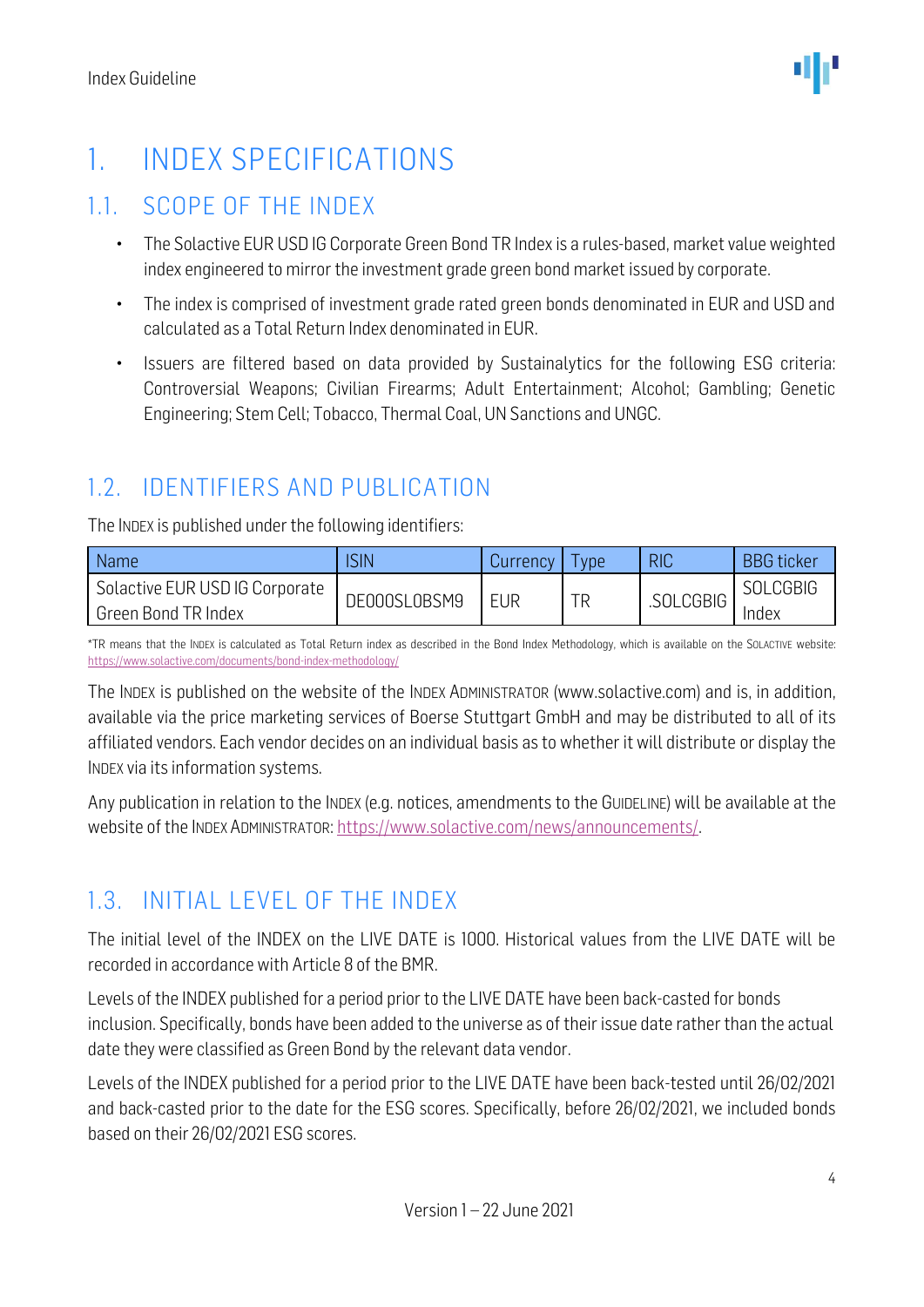#### <span id="page-4-0"></span>1.4. PRICES AND CALCULATION FREQUENCY

The INDEX is calculated and distributed once every BUSINESS DAY based on the LAST EVALUATED MID PRICE of the INDEX COMPONENTS. Bonds added in a rebalancing (see Section 3) are included the INDEX at the EVALUATED MID PRICE on the relevant REBALANCE DAY (as specified in Section 3). Weight increases are also considered at the MID PRICE. Should there be no current Evaluated MID Price available on Intercontinental Exchange ("ICE") the most recent Evaluated MID Price on Intercontinental Exchange ("ICE") for the preceding BUSINESS DAY is used in the calculation.

### <span id="page-4-1"></span>1.5. LICENSING

Licenses to use the INDEX as the underlying value for financial instruments, investment funds and financial contracts may be issued to stock exchanges, banks, financial services providers and investment houses by Solactive.

### <span id="page-4-2"></span>1.6. CONFLICTS OF INTEREST

There are no conflicts of interest identified for this index.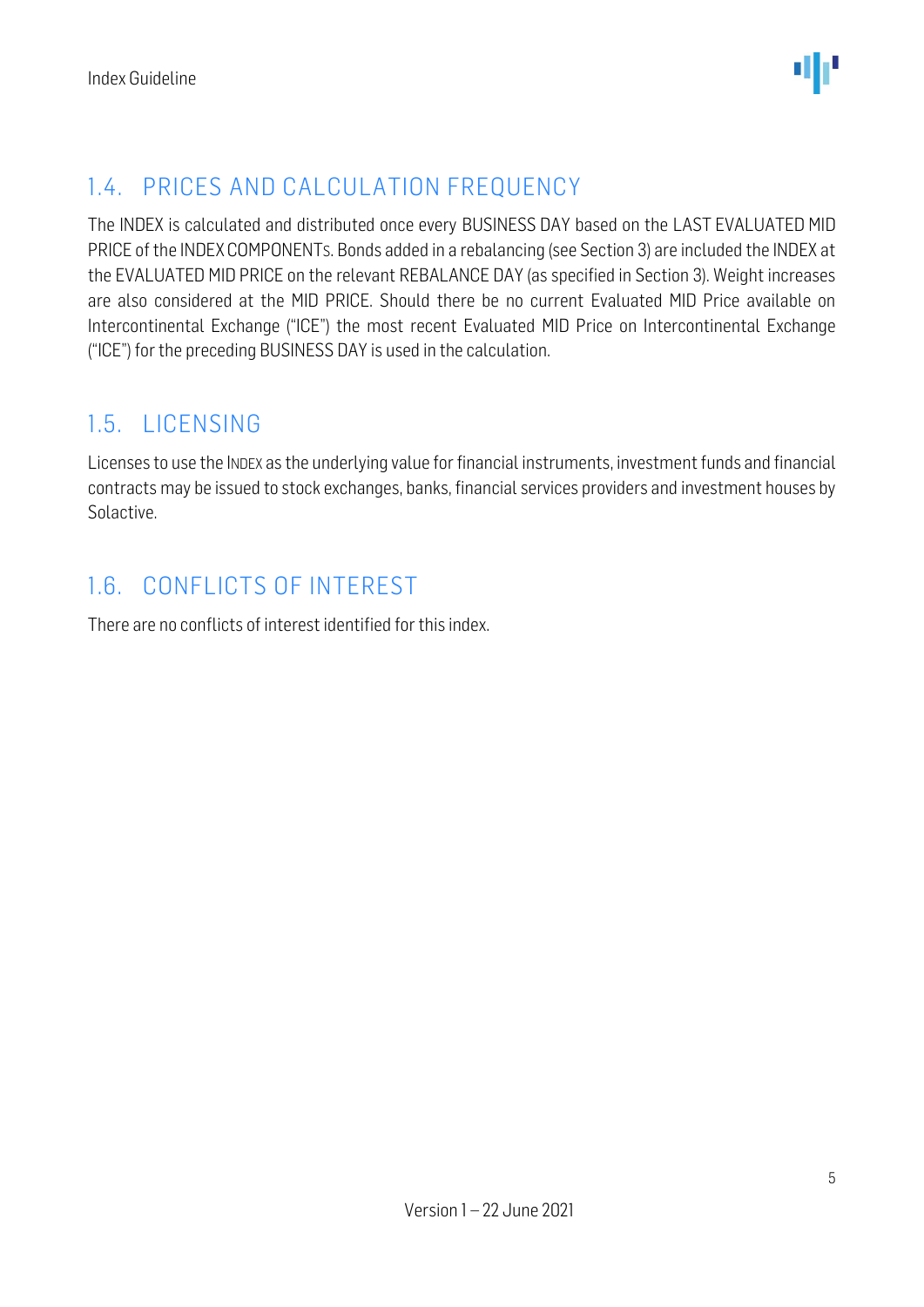### <span id="page-5-0"></span>2. INDEX SELECTION

On each SELECTION DAY, all bonds which meet the INDEX COMPONENT REQUIREMENTS are eligible for inclusion in the INDEX and will be added as INDEX COMPONENT on the REBALANCE DAY. Additionally, on each SELECTION DAY, it will be evaluated whether all current INDEX COMPONENTS still meet the INDEX COMPONENT REQUIREMENTS. Each INDEX COMPONENT that does not meet the INDEX COMPONENT REQUIREMENTSwill be removed from the INDEX on the next REBALANCE DAY.

### <span id="page-5-1"></span>2.1.SELECTION OF THE INDEX COMPONENTS

The initial composition of the INDEX, as well as any selection for a rebalance (as specified in Section 3) is determined using the following rules:

- The constituents of the INDEX must be constituents of the Solactive Green Bond EUR USD IG Index
- Corporate debt only
- Floating rate notes, covered bonds, bills, inflation linked bonds, convertible bonds, US municipal bonds, ABS/MBS and other structured securities are excluded
- The bond issuers are screened for ESG scores based on Sustainalytics data for the following criteria: Controversial Weapons; Civilian Firearms; Adult Entertainment; Alcohol; Gambling; Genetic Engineering; Stem Cell; Tobacco, Thermal Coal, UN Sanctions and UNGC.

Criteria and thresholds are available in section 2.2. ESG SCREENING CRITERIA

• A price from the PRICING PROVIDER must be available for each INDEX COMPONENT on each SELECTION DAY

(the "INDEX COMPONENT REQUIREMENTS")]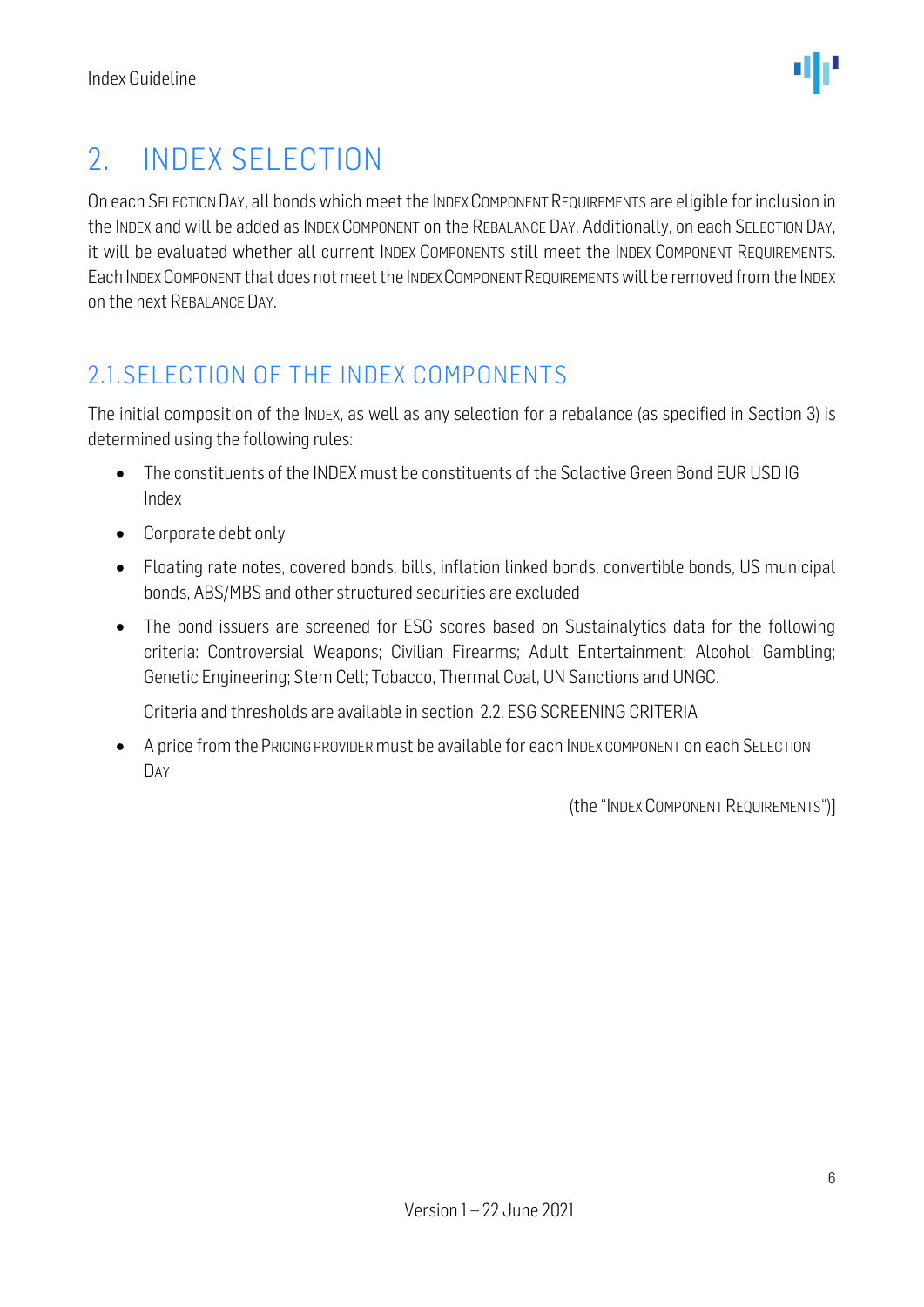### 2.2. ESG SCREENING CRITERIA

The table below lists the exclusion criteria for potential issuers. If an issuer breaches any single criterion, or has insufficient available data in order to perform an assessment, it is ineligible for the index.

<span id="page-6-0"></span>

| Category               | Filter (based on issuer level)                         |  |  |
|------------------------|--------------------------------------------------------|--|--|
| Controversial          | Excluded if activity in:                               |  |  |
| Weapon                 | <b>Controversial Weapons</b>                           |  |  |
| Conventional           | Excluded if activity in:                               |  |  |
| Weapons                | Nuclear Weapons                                        |  |  |
| / Civilian<br>Firearms | <b>Anti-Personnel Mines</b>                            |  |  |
|                        | Or revenue of more than 5% in:                         |  |  |
|                        | Small Arms Civilian customers (Assault weapons)        |  |  |
|                        | Small Arms Retail/distribution (Assault weapons)       |  |  |
|                        | Small Arms Retail/distribution (Non-assault weapons)   |  |  |
|                        | Small Arms Civilian customers (Non-assault weapons)    |  |  |
|                        | Small Arms Military/law enforcement customers          |  |  |
|                        | Small Arms Key components                              |  |  |
| Adult                  | Excluded if more than 5% revenue in:                   |  |  |
| Entertainment          | <b>Adult Entertainment Production</b>                  |  |  |
|                        | <b>Adult Entertainment Distribution</b>                |  |  |
| Alcohol                | Excluded if more than 5% revenue in:                   |  |  |
|                        | <b>Alcoholic Beverages Production</b>                  |  |  |
|                        | Alcoholic Beverages Retail                             |  |  |
|                        | Alcoholic Beverages Related Products/Services          |  |  |
| Gambling               | Excluded if more than 5% revenue in:                   |  |  |
|                        | <b>Gambling Operations</b><br>$\overline{\phantom{a}}$ |  |  |
|                        | <b>Gambling Specialized Equipment</b>                  |  |  |
|                        | <b>Gambling Supporting Products/Services</b>           |  |  |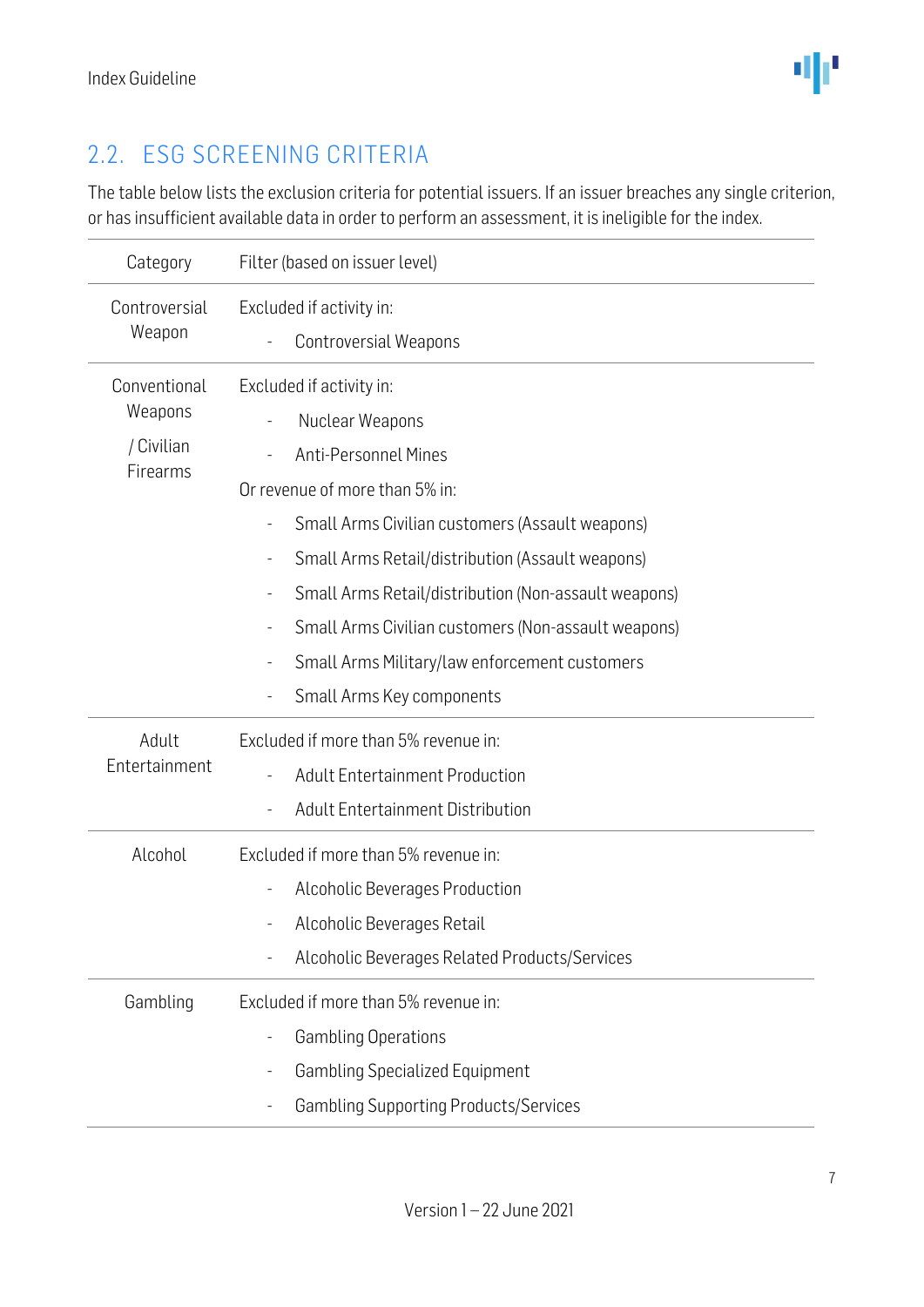| Genetics<br>Engineering | Excluded if more than 5% revenue in:<br><b>Genetically Modified Plants and Seeds Development</b><br><b>Genetically Modified Plants and Seeds Growth</b><br>$\overline{\phantom{a}}$ |  |  |
|-------------------------|-------------------------------------------------------------------------------------------------------------------------------------------------------------------------------------|--|--|
| Stem Cell               | Excluded if activity in:                                                                                                                                                            |  |  |
|                         | Human Embryonic Stem Cell and Fetal Tissue Use of human embryonic<br>stem cells                                                                                                     |  |  |
|                         | Human Embryonic Stem Cell and Fetal Tissue Use of fetal cell lines                                                                                                                  |  |  |
|                         | Human Embryonic Stem Cell and Fetal Tissue Technology development<br>$\qquad \qquad \blacksquare$                                                                                   |  |  |
| Tobacco                 | Excluded if more than 0% revenue in:                                                                                                                                                |  |  |
|                         | <b>Tobacco Products Production</b>                                                                                                                                                  |  |  |
|                         | Excluded if more than 5% revenue in:                                                                                                                                                |  |  |
|                         | <b>Tobacco Products Retail</b>                                                                                                                                                      |  |  |
|                         | <b>Tobacco Products Related Products/Services</b>                                                                                                                                   |  |  |
| <b>UN Sanctions</b>     | Excluded if classified as sanctioned issuers                                                                                                                                        |  |  |
| <b>Global Compact</b>   | Excluded if "Non-Compliant" with regard to the Overall Global Compact<br>Compliance                                                                                                 |  |  |
| <b>Thermal Coal</b>     | Excluded if more than 5% revenue in:                                                                                                                                                |  |  |
|                         | <b>Thermal Coal Extraction</b>                                                                                                                                                      |  |  |
|                         | Excluded if more than 30% of total production capacity comes from:                                                                                                                  |  |  |
|                         | <b>Thermal Coal Power Generation</b>                                                                                                                                                |  |  |

### 2.3. WEIGHTING OF THE INDEX COMPONENTS

The Index Components are weighted according to their respective Market Value in proportion to the aggregated Market Value of all Index Components in the index, whereas the following weighting constraints are applied:

If any of the bond issuer has a market cap weight of more than 5%, this weight is set to 5% and the excess weight is redistributed pro rata to all remaining issuer with a market cap weight of less than 5%. This iterative process is repeated until no issuer has weight of more than 5% in the index.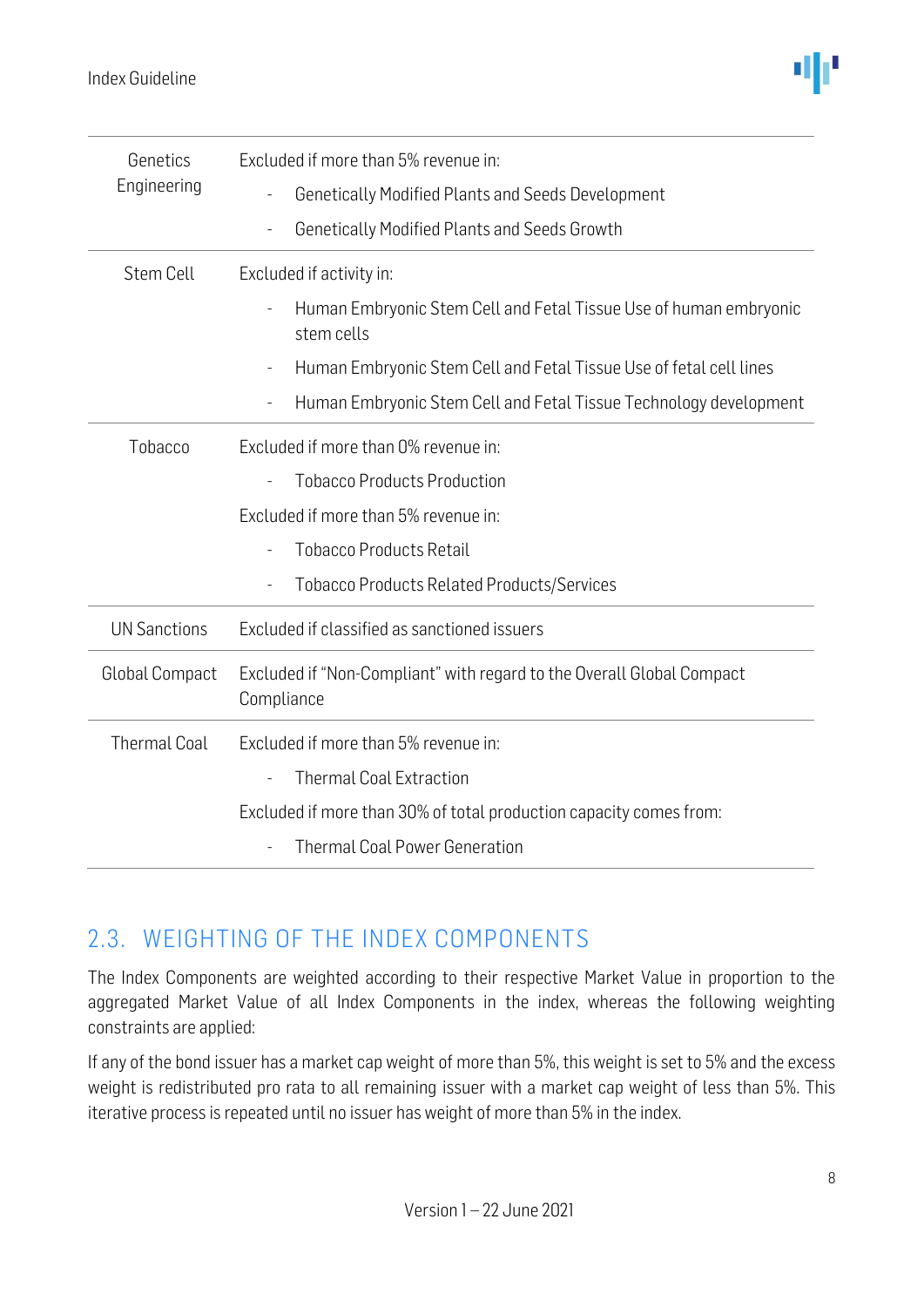Index Guideline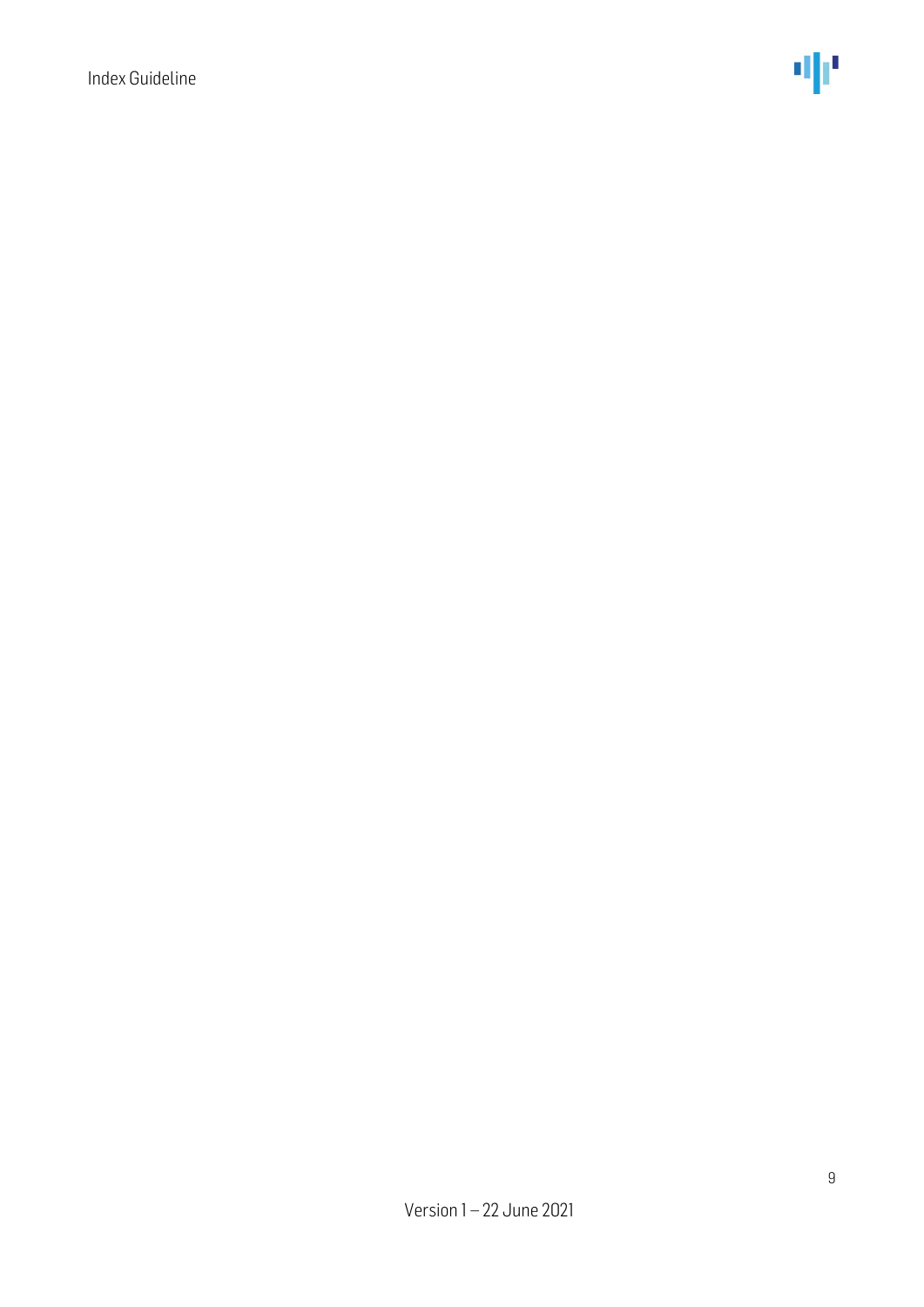### <span id="page-9-0"></span>3. REBALANCE

### <span id="page-9-1"></span>3.1. ORDINARY REBALANCE

In order to reflect the new selection of the INDEX COMPONENTS determined on the SELECTION DAY (in accordance with Section 2.1) the INDEX is adjusted on the REBALANCE DAY after CLOSE OF BUSINESS.

For more information on the rebalance procedure please refer to the Bond Index Methodology, which is incorporated by reference and available on the SOLACTIVE website: [https://www.solactive.com/documents/bond-index-methodology/.](https://www.solactive.com/documents/bond-index-methodology/)

SOLACTIVE will publish any changes made to the INDEX COMPONENTS with sufficient notice before the REBALANCE DAY on the SOLACTIVE webpage under the section "Announcement", which is available at https://www.solactive.com/news/announcements/

#### <span id="page-9-3"></span><span id="page-9-2"></span>3.2. EXTRAORDINARY REBALANCE

The INDEX is not rebalanced extraordinarily.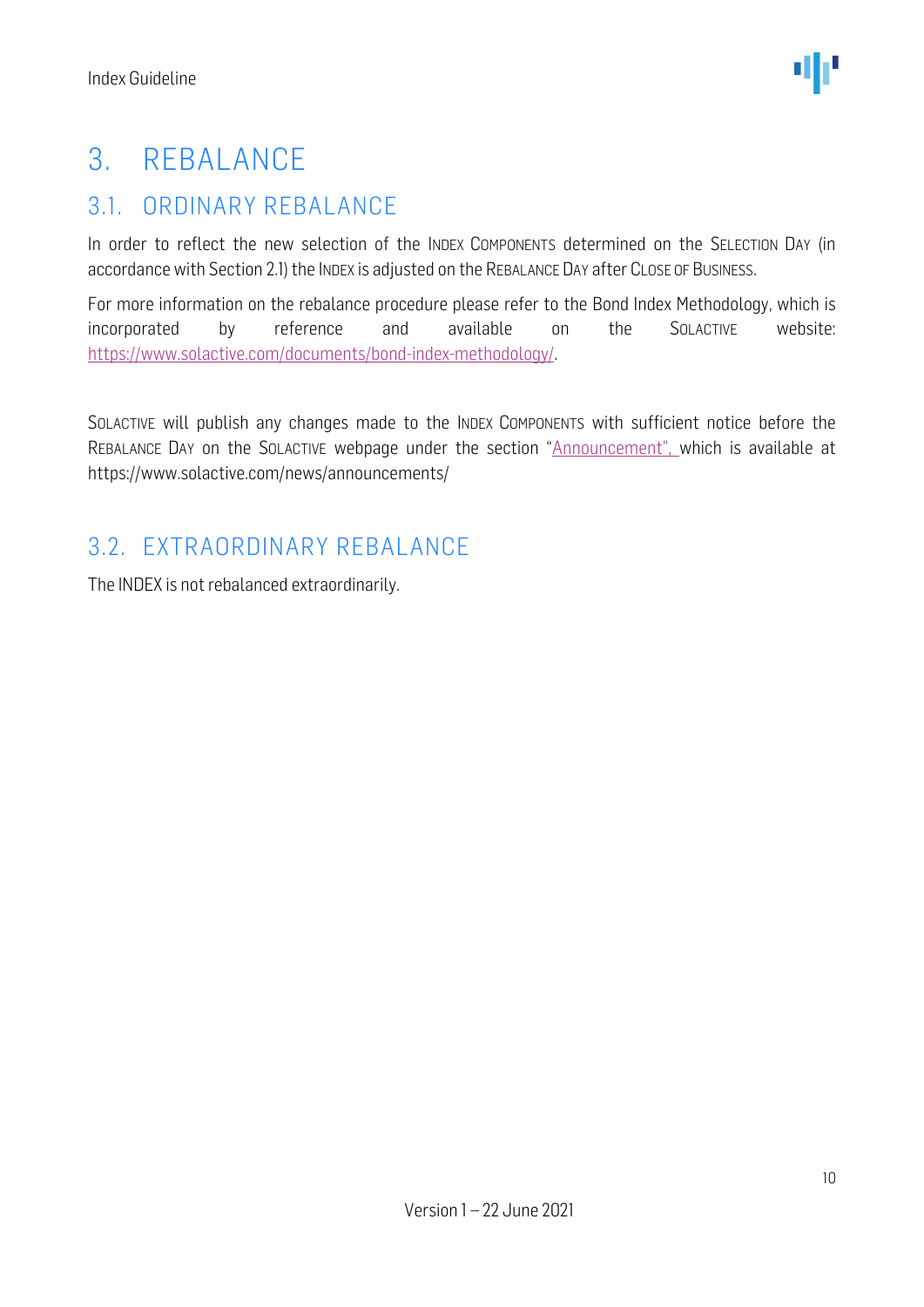### 4. CALCULATION OF THE INDEX

### <span id="page-10-0"></span>4.1. INDEX FORMULA

The INDEX is calculated as a Total Return index.

The calculation is performed according to the Bond Index Methodology, which is available on the SOLACTIVE website: [https://www.solactive.com/documents/bond-index-methodology/.](https://www.solactive.com/documents/bond-index-methodology/)

A gross total return index seeks to replicate the overall return from holding an index portfolio, thus considering both coupon payments and Corporate Action proceeds in addition to the price changes adjusted for any accrued interest.

The direct reinvestment formula implies a daily reinvestment in the INDEX of proceeds resulting from corporate actions and coupon payments in respect of the INDEX COMPONENTS on the effective date of such events. The reinvestment will be undertaken proportionately to the weights of the INDEX COMPONENTS. The direct reinvestment index formula stipulates further that the level of the INDEX changes based on the change of the prices of its INDEX COMPONENTS taking into account their weight in the INDEX.

A more detailed description of the mechanics of the DIRECT REINVESTMENT formula can be found in the Bond index Methodology under Section 1.2.1, which is available on the SOLACTIVE website: [https://www.solactive.com/documents/bond-index-methodology/.](https://www.solactive.com/documents/bond-index-methodology/)

#### <span id="page-10-1"></span>4.2. ACCURACY

<span id="page-10-2"></span>The level of the INDEXwill be rounded to four decimal places. Accrued Interest is calculated with settlement convention of each specific bond. If a bond does not pay any coupons (e.g. zero-coupon bonds or T-Bills) the Accrued Interest as well as the coupon payment will be set to 0.

#### 4.3. ADJUSTMENTS

Under certain circumstances, an adjustment of the INDEX may be necessary between two regular REBALANCE DAYS. Basically, such adjustment is need to be made if a corporate action (as specified in Section 4.4 below) in relation to an INDEX COMPONENT occurs. Such adjustment may need to be done in relation to an INDEX COMPONENT and/or may also affect the number of INDEX COMPONENTS and/or the weighting of certain INDEX COMPONENTS and will be made in compliance with the Bond Index Methodology, which is available which is available on the SOLACTIVE website: [https://www.solactive.com/documents/bond-index-methodology/.](https://www.solactive.com/documents/bond-index-methodology/)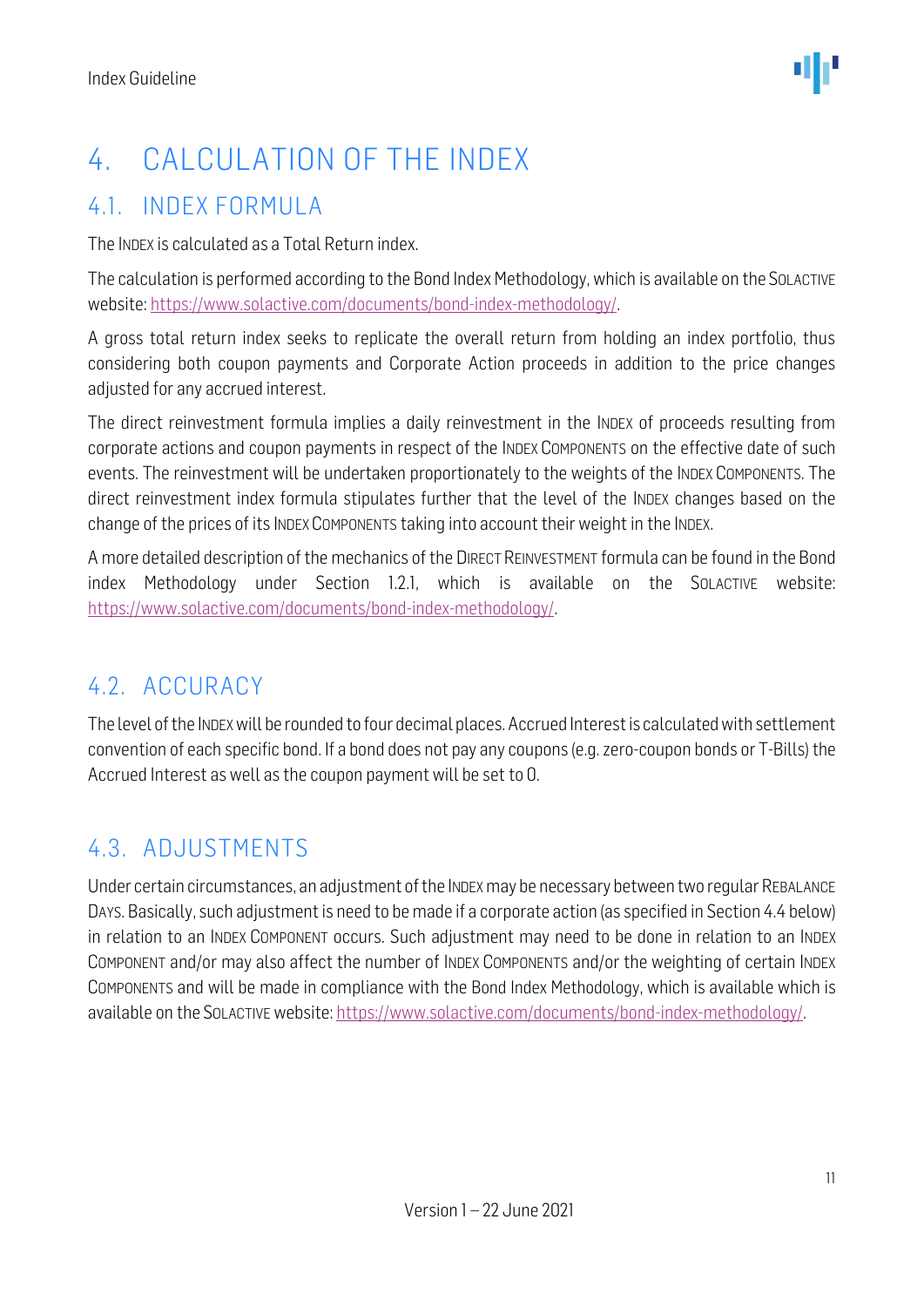### <span id="page-11-0"></span>4.4. CORPORATE ACTIONS

As part of the INDEX maintenance SOLACTIVE will consider various events – also referred to as corporate actions –which result in an adjustment to the INDEX between two regular REBALANCE DAYS. Such events have a material impact on the price, weighting or overall integrity of INDEX COMPONENTS. Therefore, they need to be accounted for in the calculation of the INDEX. Corporate actions will be implemented from the cum-day to the ex-day of the corporate action, so that the adjustment to the INDEX coincides with the occurrence of the price effect of the respective corporate action.

Adjustments to the INDEX to account for corporate actions will be made in compliance with the Bond Index Methodology, which is available which is available on the SOLACTIVE website: [https://www.solactive.com/documents/bond-index-methodology/.](https://www.solactive.com/documents/bond-index-methodology/) This document contains for each corporate action a brief definition and specifies the relevant adjustment to the INDEX variables.

While SOLACTIVE aims at creating and maintaining its methodology for treatment of corporate actions as generic and transparent as possible and in line with regulatory requirements, it retains the right in accordance with the Bond Index Methodology to deviate from these standard procedures in case of any unusual or complex corporate action or if such a deviation is made to preserve the comparability and representativeness of the INDEX over time.

Solactive considers following, but not conclusive, list of corporate actions as relevant for INDEX maintenance:

- $\geq$  Early Redemption (an event that leads to a redemption of a bond before the regular maturity date)
- $\geq$  Flat Trading (e.g. a bond Issuer fails to meet its coupon payment obligation)
- $\geq$  Bond Default (e.g. when the Issuer fails to meet its coupon payment obligation or repay the principal at maturity)
- $>$  Tender Offers (a holder of a bond is invited to tender the bond for a specific price at a specific time before the regular maturity date)
- $\geq$  Exchange Offers (type of a tender offer where the Issuer offers its bondholders to exchange their existing bonds for an asset other than cash)
- $\geq$  Distressed Debt Exchange (form of debt exchange when bondholders agree to reduce the principal amount of debt securities in order to obtain higher payment priority in the form of secured debt)
- $\geq$  Bond Funge (bond issue that is attached to an existing one (parent bond). On a defined date the parent bond absorbs the funged bond)
- $>$  Payment-in-Kind Bonds (a situation where a bond pay interest in additional bonds rather than in cash)
- $\geq$  Conversion of CoCo Bonds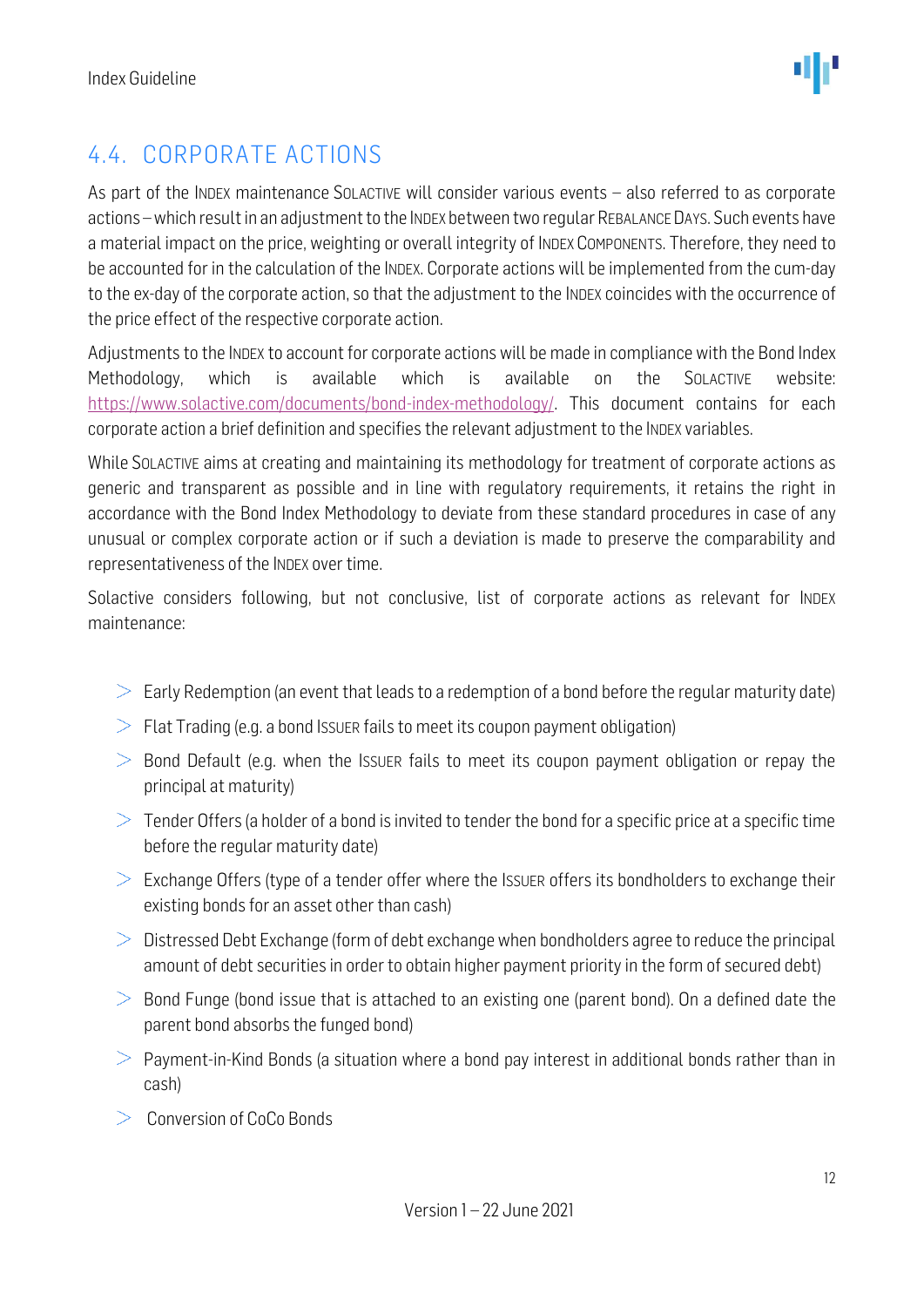- $\geq$  Debt Issuance
- $>$  Bond Maturity

#### <span id="page-12-0"></span>4.5. RECALCULATION

SOLACTIVE makes the greatest possible efforts to accurately calculate and maintain its indices. However, errors in the determination process may occur from time to time for variety reasons (internal or external) and therefore, cannot be completely ruled out. SOLACTIVE endeavors to correct all errors that have been identified within a reasonable period of time. The understanding of "a reasonable period of time" as well as the general measures to be taken are generally depending on the underlying and is specified in the Solactive Correction Policy, which is incorporated by reference and available on the SOLACTIVE website: [https://www.solactive.com/documents/correction-policy/.](https://www.solactive.com/documents/correction-policy/)

### <span id="page-12-1"></span>4.6. MARKET DISRUPTION

Market stress can arise due to a variety of reasons, but generally results in inaccurate or delayed prices for one or more INDEX COMPONENTS. The determination of the INDEX may be limited or impaired at times of illiquid or fragmented markets and market stress.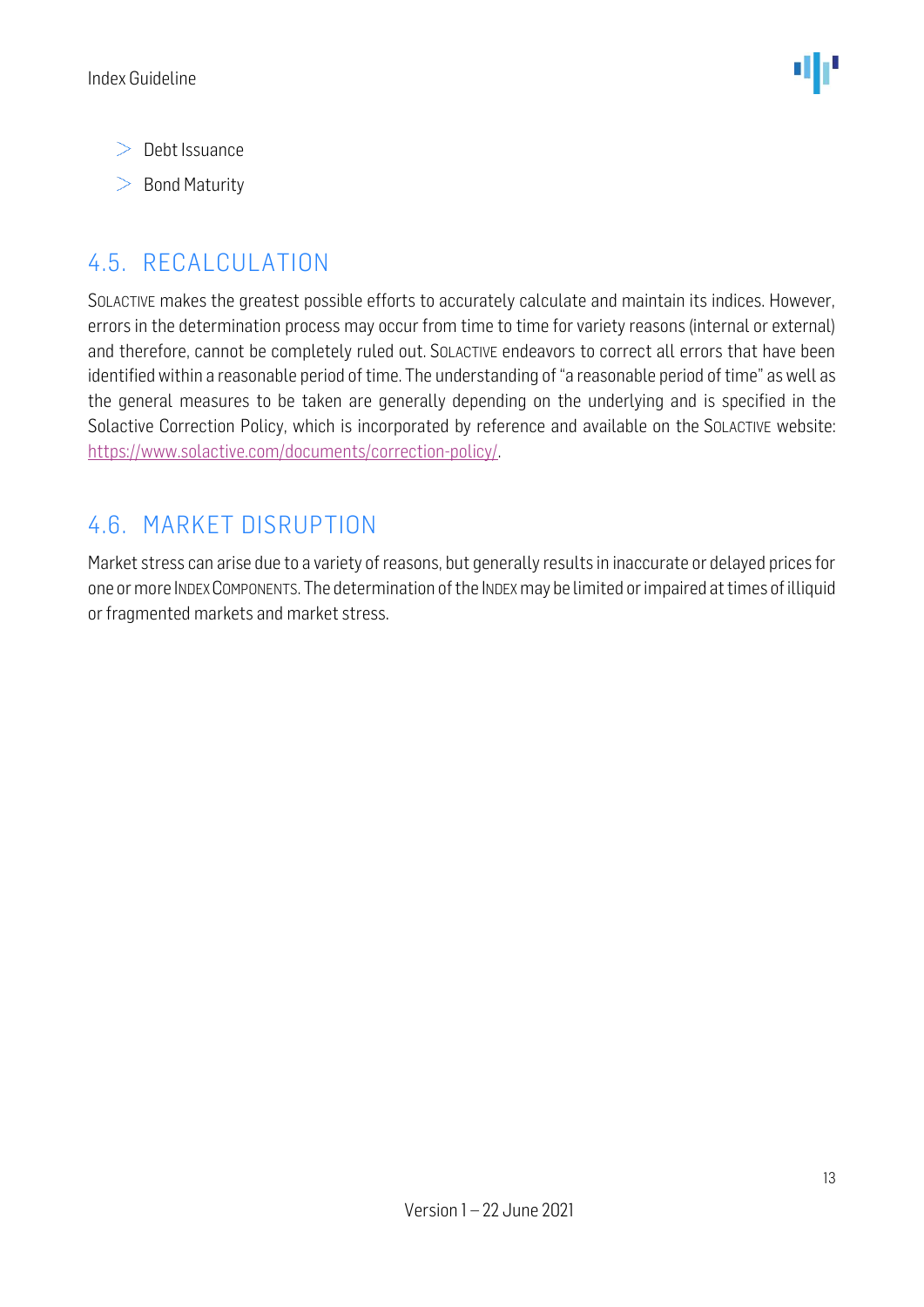### <span id="page-13-0"></span>5. MISCELLANEOUS

#### <span id="page-13-1"></span>5.1. DISCRETION

Any discretion which may need to be exercised in relation to the determination of the INDEX (for example the determination of the INDEX COMPONENTS or any other relevant decisions in relation to the INDEX) shall be made in accordance with strict rules regarding the exercise of discretion or expert judgement established by the INDEX ADMINISTRATOR.

### <span id="page-13-2"></span>5.2. METHODOLOGY REVIEW

The methodology of the INDEX is subject to regular review, at least annually. In case a need of a change of the methodology has been identified within such review (e.g. if the underlying market or economic reality has changed since the launch of the INDEX, i.e. if the present methodology is based on obsolete assumptions and factors and no longer reflects the reality as accurately, reliably and appropriately as before), such change will be made in accordance with the Methodology Policy. which is incorporated by reference available on the SOLACTIVE website: [https://www.solactive.com/documents/methodology-policy/.](https://www.solactive.com/documents/methodology-policy/)

Such change in the methodology will be announced on the SOLACTIVE webpage under the Section "Announcement", which is available at https://www.solactive.com/news/announcements/. The date of the last amendment of this INDEX is contained in this GUIDELINE.

### <span id="page-13-3"></span>5.3. CHANGES IN CALCULATION METHOD

The application by the INDEX ADMINISTRATOR of the method described in this document is final and binding. The INDEXADMINISTRATOR shall apply the method described above for the composition and calculation of the INDEX. However, it cannot be excluded that the market environment, supervisory, legal, financial or tax reasons may require changes to be made to this method. The INDEX ADMINISTRATOR may also make changes to the terms and conditions of the INDEX and the method applied to calculate the INDEX that it deems to be necessary and desirable in order to prevent obvious or demonstrable error or to remedy, correct or supplement incorrect terms and conditions. The INDEX ADMINISTRATOR is not obliged to provide information on any such modifications or changes. Despite the modifications and changes, the INDEX ADMINISTRATOR will take the appropriate steps to ensure a calculation method is applied that is consistent with the method described above.

### <span id="page-13-4"></span>5.4. TERMINATION

SOLACTIVE makes the greatest possible efforts to ensure the resilience and continued integrity of its indices over time. Where necessary, SOLACTIVE follows a clearly defined and transparent procedure to adapt index methodologies to changing underlying markets (see Section 5.2 "Methodology Review") in order to maintain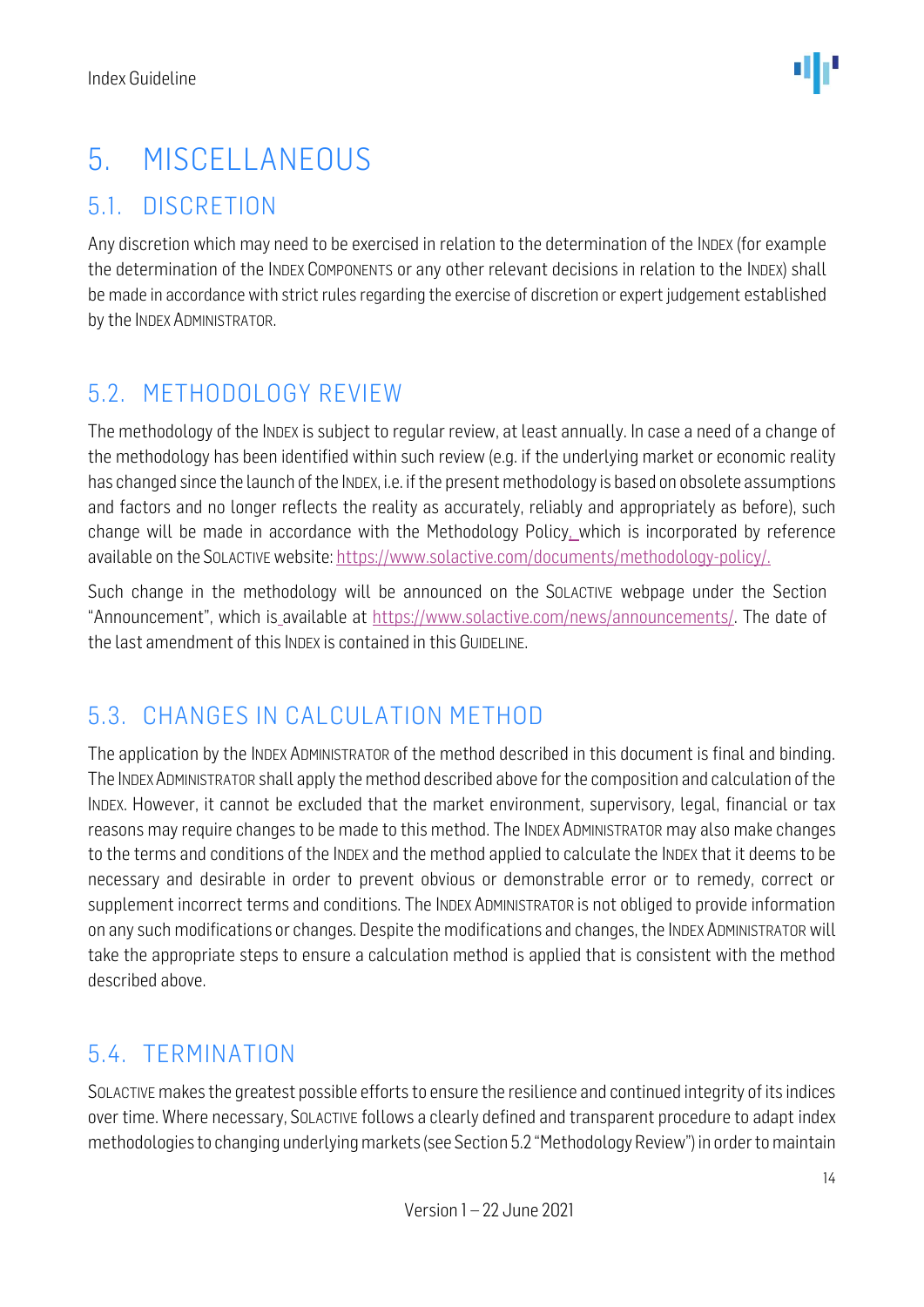continued reliability and comparability of the indices. Nevertheless, if no other options are available the orderly cessation of the INDEX may be indicated. This is usually the case when the underlying market or economic reality, which the INDEX is set to measure or to reflect, changes substantially and in a way not foreseeable at the time of inception of the INDEX, the INDEX rules, and particularly the selection criteria, can no longer be applied coherently or the INDEX is no longer used as the underlying value for financial instruments, investment funds and financial contracts.

SOLACTIVE has established and maintains clear guidelines on how to identify situations in which the cessation of the INDEX is unavoidable, how stakeholders are to be informed and consulted and the procedures to be followed for a termination or the transition to an alternative index. Details are specified in the Solactive Termination Policy, which is incorporated by reference and available on the SOLACTIVE website: [https://www.solactive.com/documents/termination-policy/.](https://www.solactive.com/documents/termination-policy/)

### <span id="page-14-0"></span>5.5. OVERSIGHT

An oversight committee composed of staff from SOLACTIVE and its subsidiaries (the "OVERSIGHT COMMITTEE") is responsible for decisions regarding any amendments to the rules of the INDEX. Any such amendment, which may result in an amendment of the GUIDELINE, must be submitted to the OVERSIGHT COMMITTEE for prior approval and will be made in compliance with th[e Methodology](http://methodology/) Policy, which is available on the SOLACTIVE website: [https://www.solactive.com/documents/methodology-policy/.](https://www.solactive.com/documents/methodology-policy/)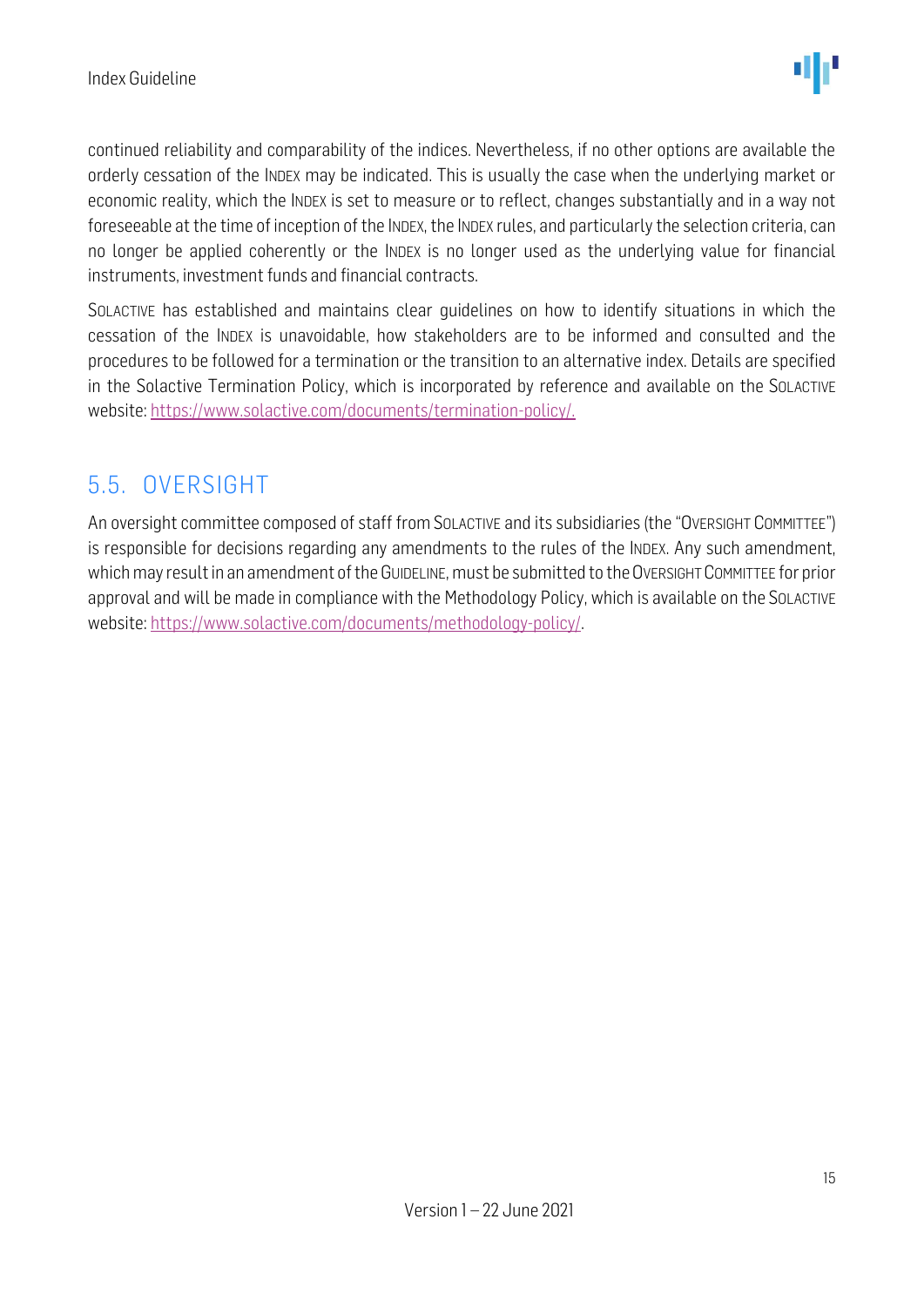### <span id="page-15-0"></span>6. DEFINITIONS

"AMOUNT OUTSTANDING" is the face value of the respective bond.

"BENCHMARK REGULATION" shall have the meaning as defined in Section "Introduction".

"BMR" shall have the meaning as defined in Section "Introduction".

"BUSINESS DAY" in relation to the index is each day, Monday to Friday, except banking holidays as defined by the New York Stock Exchange (NYSE) and SIFMA. With respect to the INDEX any day other than a Saturday or Sunday or a day on which the Securities Industry and Financial Markets Association (SIFMA) recommends that the fixed income departments of its members be closed for the entire day for purposes of trading in U.S. government securities. The SIFMA holiday recommendations are set out on the following website (or any successor page): [http://www.sifma.org/services/holiday-schedule/.](http://www.sifma.org/services/holiday-schedule/)

With respect to the INDEX is any day other than a day that is a TARGET2 closing day. The TARGET2 closing days are set out on the following website (or any successor page): [https://www.ecb.europa.eu/press/pr/date/2000/html/pr001214\\_4.en.html.](https://www.ecb.europa.eu/press/pr/date/2000/html/pr001214_4.en.html)

"CLOSE OF BUSINESS" is a time stamp when an INDEX is calculated.

A "CREDIT EVENT" is the suspension of debt service, insolvency or failure to pay.

"EARLY REDEMPTION" includes every event that leads to a redemption of a bond before the actual maturity date.

"EXCHANGE OFFER" means that the holder of a bond is invited to exchange the existing bond to another debt security.

In particular, an "EXTRAORDINARY EVENT" is

- an early redemption of the bond
- a credit event

"FIXING TIME" is the time when the prices for the INDEX COMPONENTS are fixed for index calculation. [This is specified in the Bond Index Methodology, which is available on the SOLACTIVE website: [https://www.solactive.com/documents/bond-index-methodology/.](https://www.solactive.com/documents/bond-index-methodology/)

A bond is "FLAT TRADING" if the bond issuer does not meet its coupon payment obligation which means that the buyer of a bond is not responsible for paying the interest that has accrued since the last payment.

"FOREIGN EXCHANGE RATE" is the respective WM 4pm London fixing.

"GUIDELINE" shall have the meaning as defined in Section "Introduction".

A bond is "In Default" once the issuer is not able to fulfil its bond payment obligations anymore after the 30 days grace period.

"INDEX" shall have the meaning as defined in Section "Introduction".

"INDEX ADMINISTRATOR" shall have the meaning as defined in Section "Introduction".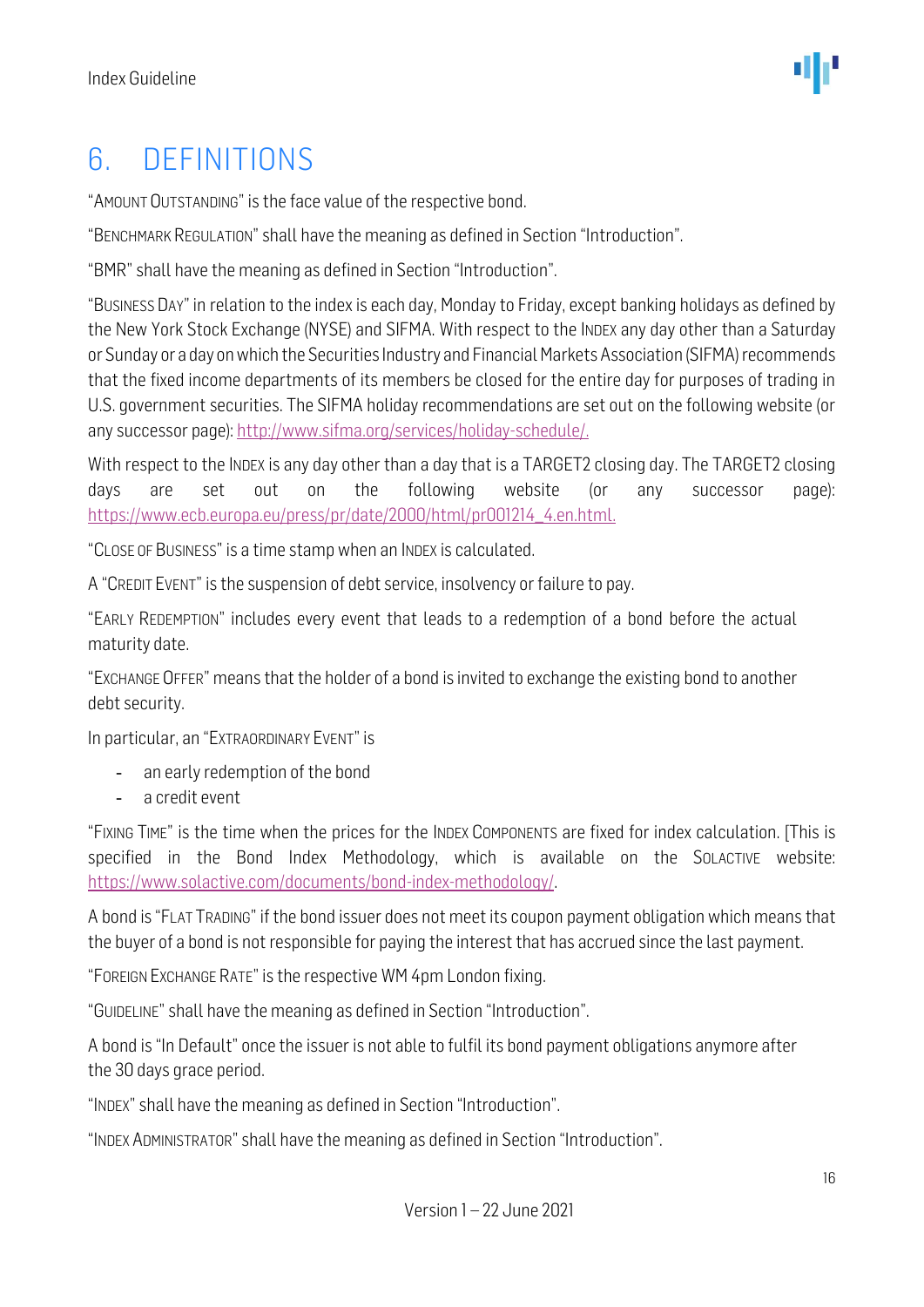"INDEX CALCULATOR" is SOLACTIVE or any other appropriately appointed successor in this function.

"INDEX COMPONENT" is each bond reflected in the INDEX.

"INDEX COMPONENT REQUIREMENTS" shall have the meaning as defined in Section 2.1.

"INDEX CURRENCY" is the currency specified in the column "Currency" in the table in Section 1.2.

"ISSUER" is the issuing entity of the respective bond.

"LAST EVALUATED ASK PRICE" the last available evaluated ask price by the designated PRICING PROVIDER.

"LAST EVALUATED BID PRICE" the last available evaluated bid price by the designated PRICING PROVIDER.

"LAST EVALUATED MID PRICE" is the average between LAST EVALUATED ASK PRICE and LAST EVALUATED BID PRICE.

"LIVE DATE" is 22.06.2021

"OVERSIGHT COMMITTEE" shall have the meaning as defined in Section 5.5.

"PRICING PROVIDER" is Intercontinental Exchange ("ICE")

"REBALANCING DAY" is the last Business Day of each month.

"SELECTION DAY" is 5 BUSINESSDAYs before the scheduled REBALANCE DAY.

"SOLACTIVE" shall have the meaning as defined in Section "Introduction".

"START DATE" is 31.07.2021.

"Tender Offer" means that a holder of a bond is invited to tender the bond for a specific price at a specific time before the actual maturity date.